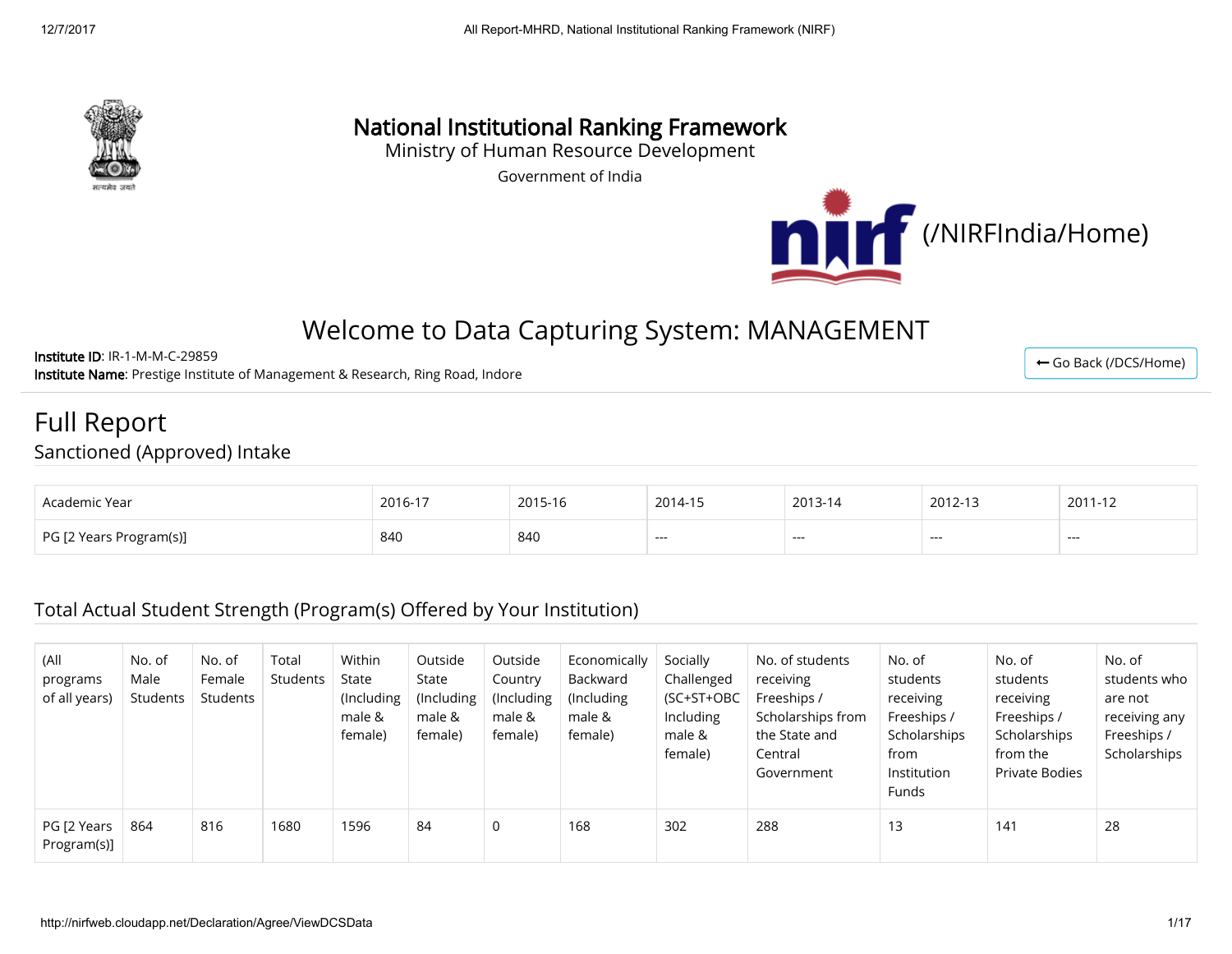# Placement & Higher Studies

|                  |                                                     | PG [2 Years Program(s)]: Placement & higher studies for previous 3 years |                  |                                                          |                              |                                                       |                                                |
|------------------|-----------------------------------------------------|--------------------------------------------------------------------------|------------------|----------------------------------------------------------|------------------------------|-------------------------------------------------------|------------------------------------------------|
| Academic<br>Year | No. of first year<br>students intake in the<br>year | No. of first year students<br>admitted in the year                       | Academic<br>Year | No. of students graduating in<br>minimum stipulated time | No. of<br>students<br>placed | Median salary of placed<br>graduates (Amount in Rs.)  | No. of students selected<br>for Higher Studies |
| $(2013-14)$      | 660                                                 | 660                                                                      | $(2014-15)$      | 577                                                      | 447                          | 420000 (Rupees four lakh<br>twenty thousand only)     | 4                                              |
| $(2014-15)$      | 780                                                 | 780                                                                      | $(2015-16)$      | 702                                                      | 585                          | 440000 (Rupees four lakh<br>forty thousand only)      | 8                                              |
| $(2015-16)$      | 840                                                 | 840                                                                      | $(2016-17)$      | 765                                                      | 718                          | 445000 (Rupees four lakh<br>forty five thousand only) | 31                                             |

### Ph.D Student Details

| Ph.D (Student pursuing doctoral program till 2016-17; Students admitted in the academic year 2017-18 should no be entered here). |                       |  |  |
|----------------------------------------------------------------------------------------------------------------------------------|-----------------------|--|--|
|                                                                                                                                  | <b>Total Students</b> |  |  |
| Full Time                                                                                                                        | 0                     |  |  |
| Part Time                                                                                                                        | 121                   |  |  |
|                                                                                                                                  |                       |  |  |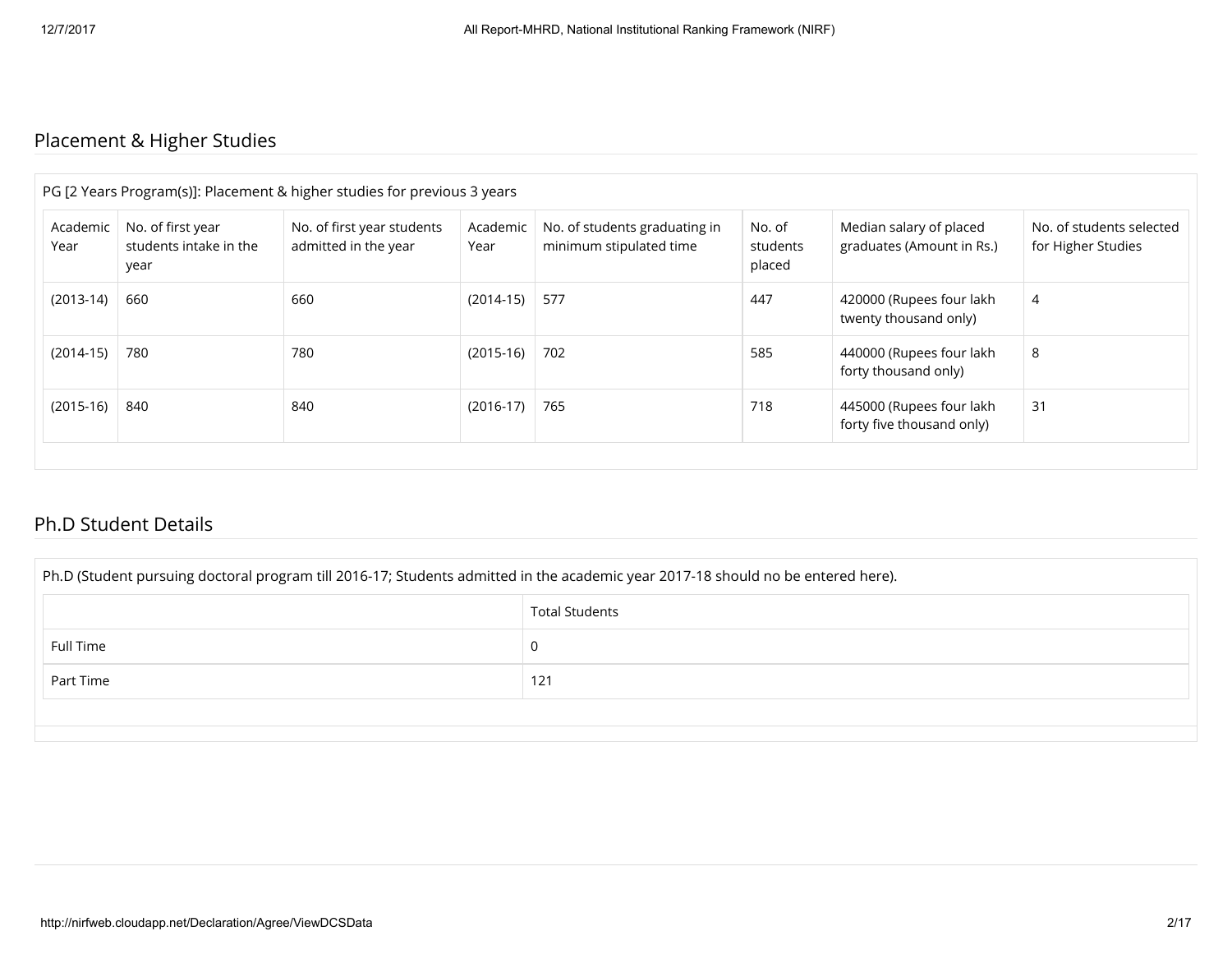| No. of Ph.D students graduated (including Integrated Ph.D) |         |         |         |  |  |
|------------------------------------------------------------|---------|---------|---------|--|--|
|                                                            | 2016-17 | 2015-16 | 2014-15 |  |  |
| Full Time                                                  | υ       |         |         |  |  |
| Part Time                                                  | 10      | 12      | ے ا     |  |  |
|                                                            |         |         |         |  |  |

# Financial Resources: Utilised Amount for the Capital & Operational expenditure for previous 3 years

| Financial Year                                                                                       | 2016-17                                                                                     | 2015-16                                                                                        | 2014-15                                                                                   |
|------------------------------------------------------------------------------------------------------|---------------------------------------------------------------------------------------------|------------------------------------------------------------------------------------------------|-------------------------------------------------------------------------------------------|
|                                                                                                      | <b>Utilised Amount</b>                                                                      | Utilised Amount                                                                                | <b>Utilised Amount</b>                                                                    |
| Annual Capital Expenditure on Academic Activities and Resources (excluding expenditure on buildings) |                                                                                             |                                                                                                |                                                                                           |
| Library                                                                                              | 2243191 (Rupess twenty two lakh<br>forty three thousand one hundred<br>and ninety one only) | 2166791 (rupees twenty one lakh<br>sixty six thousand seven hundred<br>and ninety one only)    | 1013539 (rupees ten lakh thirteen<br>thousand five hundred and thirty<br>nine only)       |
| New Equipment for Laboratories                                                                       | 7243021 (rupees seventy two lakh<br>forty three thousand and twenty<br>one only)            | 7005216 (rupees seventy lakh five<br>thousand two hundred and sixteen<br>only)                 | 1857110 (rupees eighteen lakh fifty<br>seven thousand one hundred and<br>ten only)        |
| <b>Engineering Workshops</b>                                                                         | $0$ (zero)                                                                                  | 0 (zero)                                                                                       | 0 (zero)                                                                                  |
| Studios                                                                                              | 1121453 (rupees eleven lakh<br>twenty one thousand four hundred<br>and fifty three only)    | 1029850 (rupees ten lakh twenty<br>nine thousand eight hundred and<br>fifty only)              | 0 (zero)                                                                                  |
| Other expenditure on creation of Capital Assets (excluding expenditure<br>on Land and Building)      | 12202903 (rupees one crore<br>twenty two lakh two thousand nine<br>hundred and three only)  | 10551552 (rupees one crore five<br>lakh fifty one thousand five<br>hundred and fifty two only) | 4132154 (rupees forty one lakh<br>thirty two thousand one hundred<br>and fifty four only) |
| <b>Annual Operational Expenditure</b>                                                                |                                                                                             |                                                                                                |                                                                                           |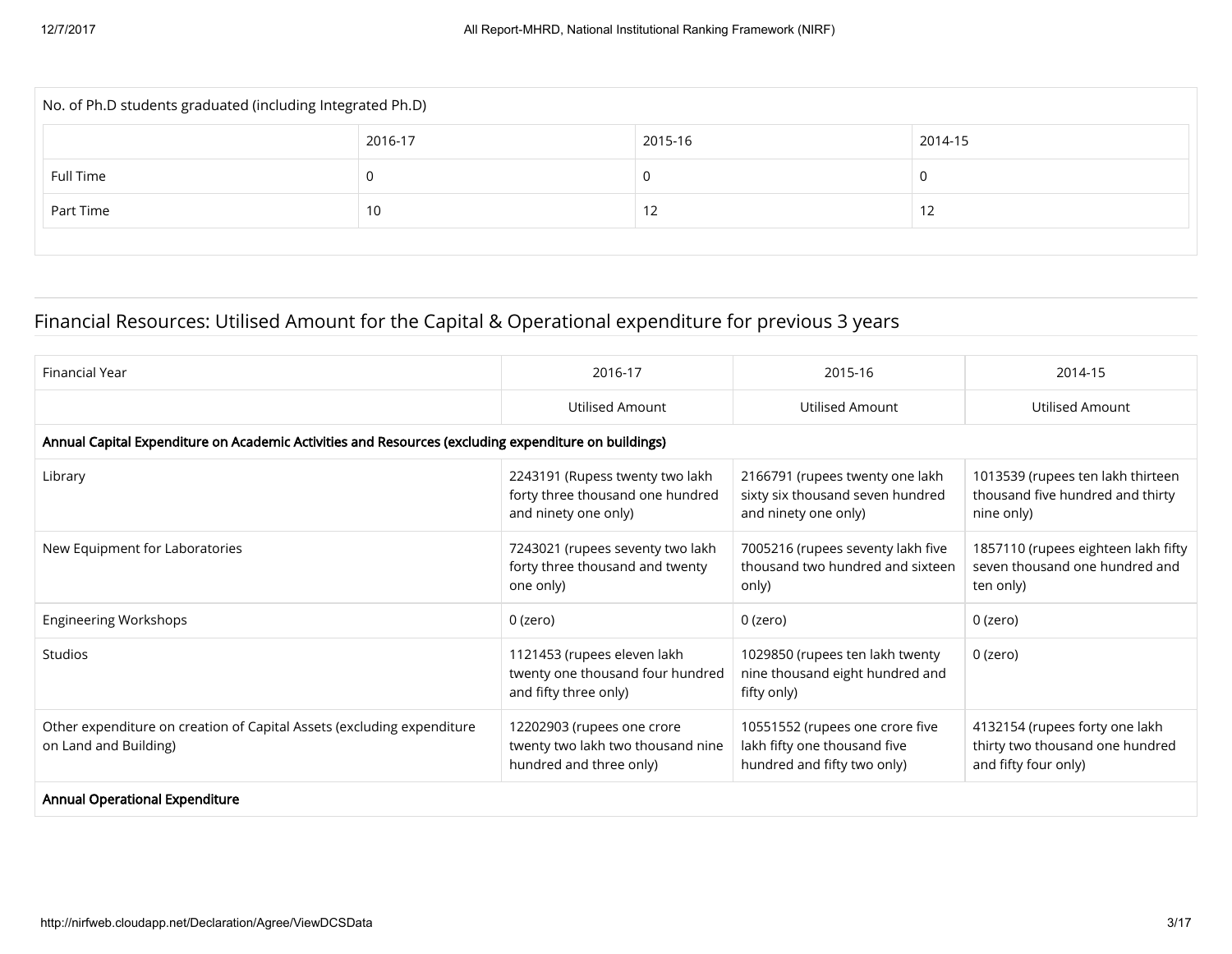| Financial Year                                                                                                                                   | 2016-17                                                                                                      | 2015-16                                                                                                   | 2014-15                                                                                                 |
|--------------------------------------------------------------------------------------------------------------------------------------------------|--------------------------------------------------------------------------------------------------------------|-----------------------------------------------------------------------------------------------------------|---------------------------------------------------------------------------------------------------------|
|                                                                                                                                                  | <b>Utilised Amount</b>                                                                                       | Utilised Amount                                                                                           | <b>Utilised Amount</b>                                                                                  |
| Salaries (Teaching and Non Teaching staff)                                                                                                       | 67384853 (rupees six crore seventy<br>three lakh eighty four thousand<br>eight hundred and fifty three only) | 59549764 (rupees five crore ninety<br>five lakh forty nine thousand seven<br>hundred and sixty four only) | 50735455 (rupees five crore seven<br>lakh thirty five thousand four<br>hundred and fifty five only)     |
| Maintenance of Academic Infrastructure or consumables, other running<br>expenditures etc. (excluding maintenance of hostels and allied services) | 48115171 (rupees four crore eigthy<br>one lakh fifteen thousand one<br>hundred and seventy one only)         | 45289460 (rupees four crore fifty<br>two lakh eighty nine thousand four<br>hundred and sixty only)        | 31449354 (rupees three crore<br>fourteen lakh forty nine thousand<br>three hundred and fifty four only) |
| Seminars/Conferences/Workshops                                                                                                                   | 7932931 (rupees seventy nine lakh<br>thirty two thousand nine hundred<br>and thirty one only)                | 6214013 (rupees sixty two lakh<br>fourteen thousand and thirteen<br>only)                                 | 4650554 (rupees forty six lakh fifty<br>thousand five hundred and fifty<br>four only)                   |

### Sponsored Research Details

| Financial Year                              | 2016-17                                                                         | 2015-16                                | 2014-15                                |
|---------------------------------------------|---------------------------------------------------------------------------------|----------------------------------------|----------------------------------------|
| Total no. of Sponsored Projects             | 6                                                                               |                                        |                                        |
| Total no. of Funding Agencies               | 6                                                                               |                                        |                                        |
| Total Amount Received (Amount in<br>Rupees) | 1845833                                                                         | 160000                                 | 160000                                 |
| Amount Received in Words                    | Rupees Eighteen Lakh forty five thousand eight hundred and thirty<br>three only | Rupees One Lakh Sixty Thousand<br>only | Rupees One Lakh Sixty Thousand<br>only |

### Consultancy Project Details

| Financial Year                    | 2016-17 | 2015-16 | 2014-15 |
|-----------------------------------|---------|---------|---------|
| Total no. of Consultancy Projects | -57     | 55      | -41     |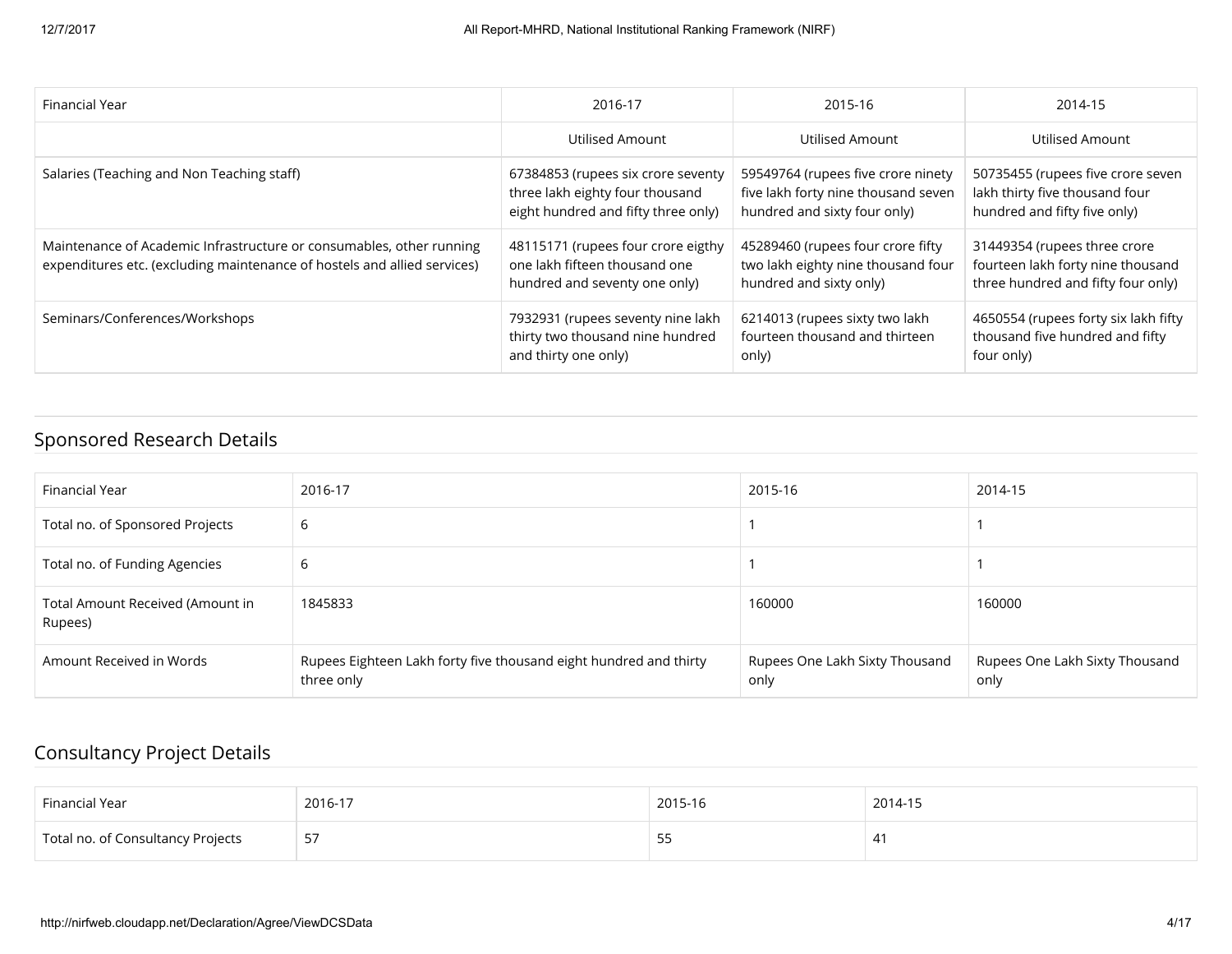| Financial Year                              | 2016-17                                                    | 2015-16                               | 2014-15                                                 |
|---------------------------------------------|------------------------------------------------------------|---------------------------------------|---------------------------------------------------------|
| Total no. of Client Organizations           | 33                                                         | 30                                    | 20                                                      |
| Total Amount Received (Amount in<br>Rupees) | 1542200                                                    | 906000                                | 818100                                                  |
| Amount Received in Words                    | Rupees Fifteen lakh forty Two Thousand Two Hundred<br>only | Rupees nine lakh six thousand<br>only | Rupees eight lakh eighteen thousand one hundred<br>only |

#### Executive Development Programs (Minimum one year duration)

| Financial Year                                 | 2016-17                                                      | 2015-16                                             | 2014-15                                                          |
|------------------------------------------------|--------------------------------------------------------------|-----------------------------------------------------|------------------------------------------------------------------|
| Total no. of Executive Development<br>Programs | -5                                                           | 4                                                   | 5                                                                |
| Total no. of Participants                      | 87                                                           | 43                                                  | 33                                                               |
| Total Annual Earnings (Amount in<br>Rupees)    | 6156100                                                      | 2761000                                             | 2138600                                                          |
| <b>Total Annual Earnings in Words</b>          | Rupees sixty one lakh fifty six thousand one<br>hundred only | Rupees twenty seven lakh sixty one<br>thousand only | rupees twenty one lakh thirty eight thousand six<br>hundred only |

# PCS Facilties: Facilities of physically challenged students

| 1. Do your institution buildings have Lifts/Ramps?                                                                                                     | Yes, in all the buildings |
|--------------------------------------------------------------------------------------------------------------------------------------------------------|---------------------------|
| 2. Do your institution have provision for walking aids, includingwheelchairs and transportation from one building to another for handicapped students? | Yes, in all the buildings |
| 3. Do your institution buildings have specially designed toilets for handicapped students?                                                             | Yes, in all the buildings |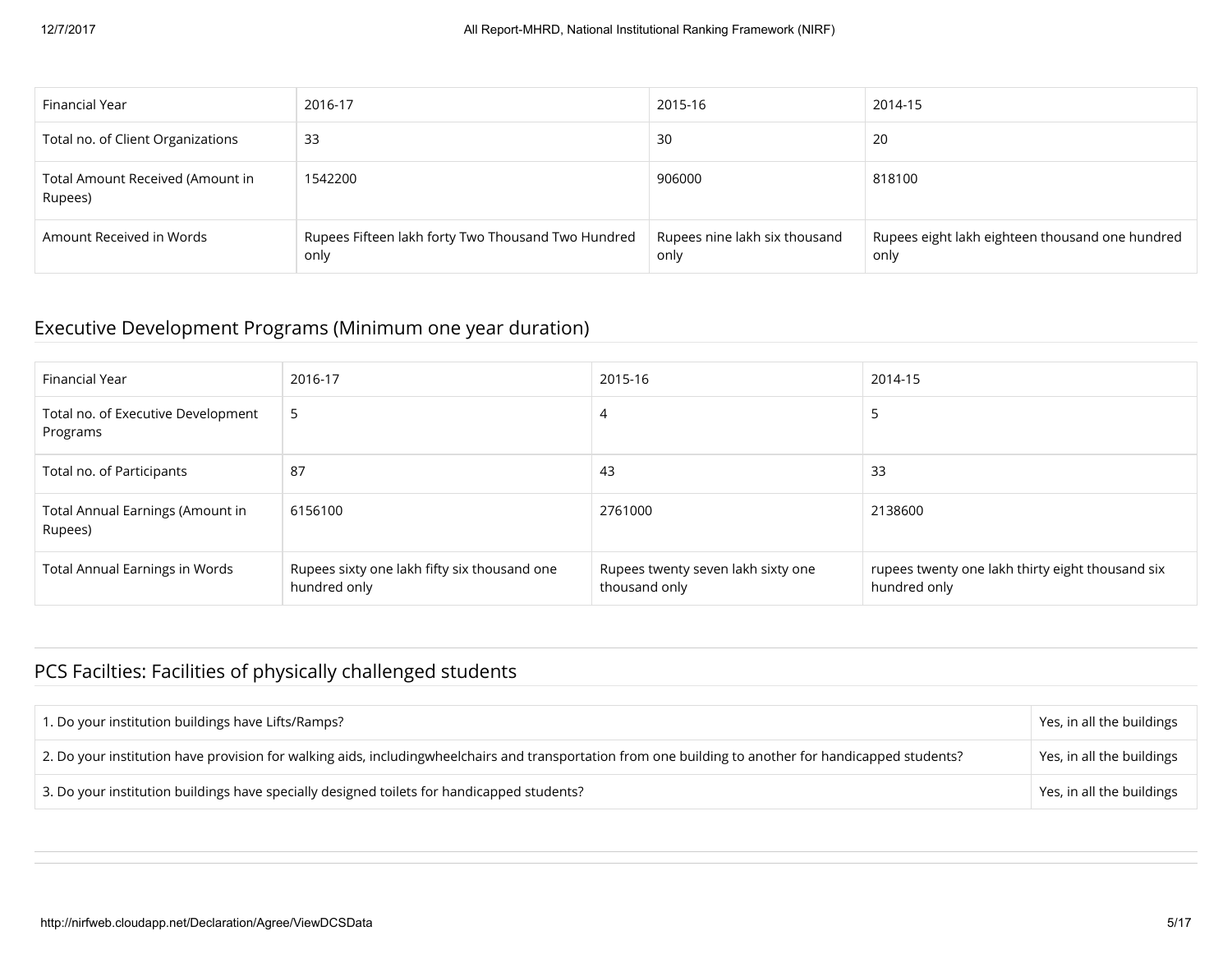# Faculty Details

| Srno           | Name                  | Age | Designation         | Gender | Qualification | Experience<br>(In Months) | Is Associated<br>Last Year | Currently working<br>with institution? | Joining<br>Date     | Leaving<br>Date          | Association<br>type    |
|----------------|-----------------------|-----|---------------------|--------|---------------|---------------------------|----------------------------|----------------------------------------|---------------------|--------------------------|------------------------|
| $\mathbf{1}$   | Kumar Ravi            | 28  | Assistant Professor | Male   | <b>MBA</b>    | 70                        | Yes                        | Yes                                    | $01 - 07 -$<br>2014 | ---                      | Regular                |
| $\overline{2}$ | Mishra Vinod<br>Kumar | 50  | Assistant Professor | Male   | <b>MBA</b>    | 346                       | Yes                        | Yes                                    | $16-07-$<br>2008    | $\mathbb{L} \mathbb{L}$  | Regular                |
| 3              | Motwani Bharti        | 42  | Assistant Professor | Female | <b>MBA</b>    | 178                       | Yes                        | Yes                                    | 09-07-<br>2009      | $\overline{\phantom{a}}$ | Regular                |
| 4              | Siddharth Bajpai      | 50  | Assistant Professor | Male   | <b>MBA</b>    | 300                       | Yes                        | Yes                                    | $01 - 06 -$<br>2016 | $\scriptstyle\cdots$     | Adhoc /<br>Contractual |
| 5              | Vaibhav Joshi         | 37  | Assistant Professor | Male   | Ph.D          | 96                        | Yes                        | Yes                                    | $01 - 02 -$<br>2013 | ---                      | Adhoc /<br>Contractual |
| 6              | <b>ABHISHEK JOSHI</b> | 31  | Assistant Professor | Male   | PGDBM         | 24                        | Yes                        | Yes                                    | $01-07-$<br>2016    | ---                      | Visiting               |
| $\overline{7}$ | ADITI SOJATIYA        | 33  | Assistant Professor | Female | <b>MBA</b>    | 72                        | Yes                        | Yes                                    | $14-07-$<br>2015    | ---                      | Visiting               |
| 8              | AKHILESH DUBEY        | 33  | Assistant Professor | Male   | <b>MBA</b>    | 156                       | Yes                        | Yes                                    | $16 - 08 -$<br>2017 | ---                      | Regular                |
| 9              | AMBAR TIWARI          | 42  | Assistant Professor | Male   | <b>MBA</b>    | 244                       | Yes                        | Yes                                    | $20 - 04 -$<br>2017 | $\mathbb{L} \mathbb{L}$  | Regular                |
| 10             | ANKIT LADDHA          | 33  | Assistant Professor | Male   | Ph.D          | 120                       | Yes                        | Yes                                    | $01-07-$<br>2015    | ---                      | Adhoc /<br>Contractual |
| 11             | Ansari Sarfaraz       | 31  | Assistant Professor | Male   | <b>MBA</b>    | 70                        | Yes                        | Yes                                    | 05-03-<br>2012      | ---                      | Regular                |
| 12             | Arpita Patel          | 33  | Assistant Professor | Female | <b>MBA</b>    | 90                        | Yes                        | Yes                                    | $21 - 12 -$<br>2011 | $\overline{\phantom{a}}$ | Regular                |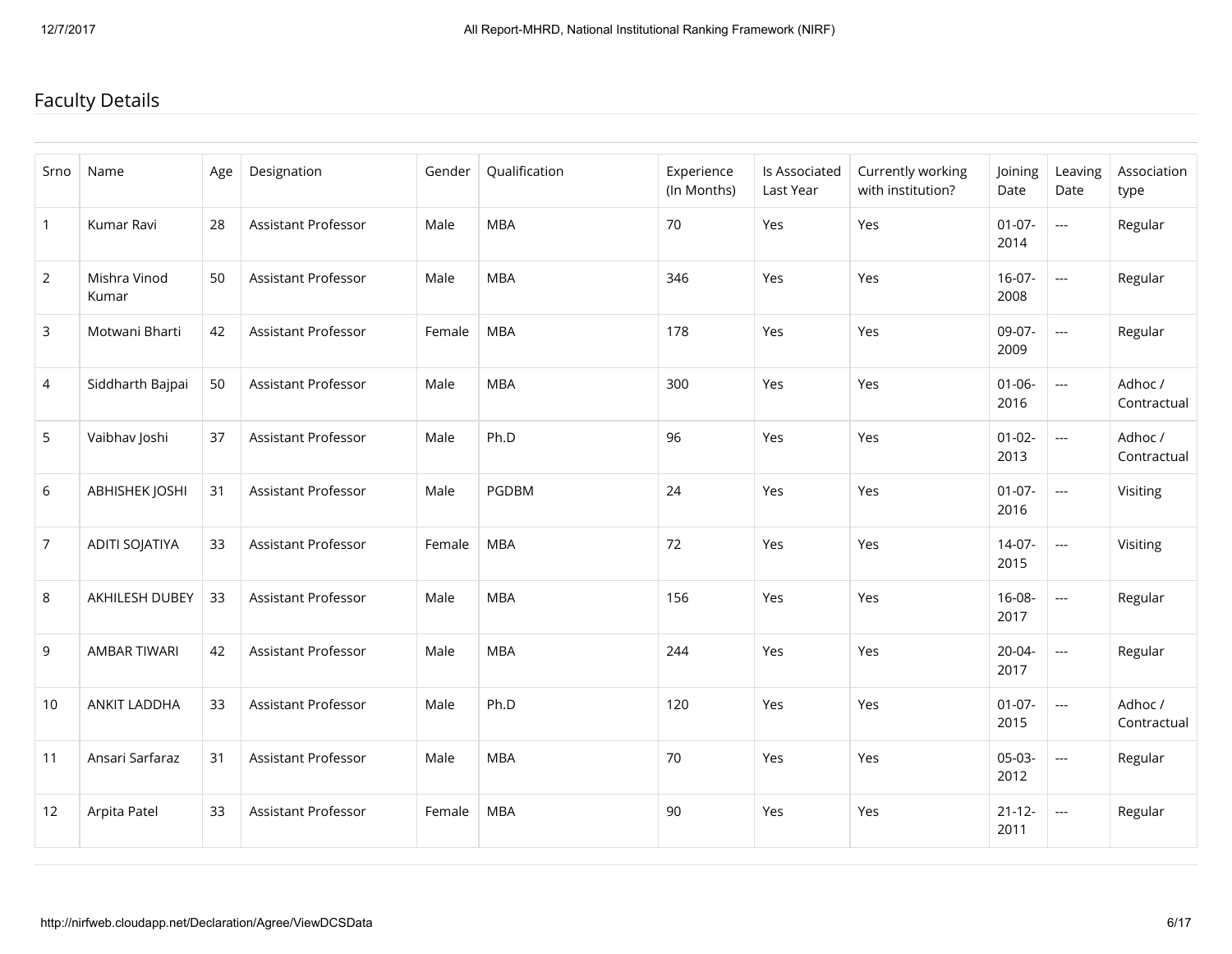| 13 | <b>ASHISH</b><br>SHRIVASTAVA         | 43 | Assistant Professor        | Female | <b>MMS</b> | 252 | Yes | Yes | $05 - 08 -$<br>2017 | $\sim$ $\sim$                      | Adhoc /<br>Contractual |
|----|--------------------------------------|----|----------------------------|--------|------------|-----|-----|-----|---------------------|------------------------------------|------------------------|
| 14 | Avantika<br>Wadnere                  | 42 | Assistant Professor        | Female | <b>LLM</b> | 144 | Yes | Yes | $01 - 06 -$<br>2015 | $\frac{1}{2}$                      | Adhoc /<br>Contractual |
| 15 | <b>AVNI TRIVEDI</b>                  | 31 | <b>Assistant Professor</b> | Female | <b>MCA</b> | 108 | Yes | Yes | $01 - 07 -$<br>2014 | $\overline{\phantom{a}}$           | Adhoc /<br>Contractual |
| 16 | Bala Thaigarajan                     | 46 | Assistant Professor        | Female | PGDBM      | 177 | Yes | Yes | $15-07-$<br>2009    | ---                                | Adhoc /<br>Contractual |
| 17 | Bhavna Pathak                        | 33 | Assistant Professor        | Female | <b>MBA</b> | 84  | Yes | Yes | $11-07-$<br>2015    |                                    | Regular                |
| 18 | <b>Bhaysar Umesh</b><br>Kumar        | 44 | Assistant Professor        | Male   | <b>MBA</b> | 264 | Yes | Yes | $01 - 09 -$<br>2015 | $\mathbb{Z} \mathbb{Z} \mathbb{Z}$ | Regular                |
| 19 | CA AMAN MEHTA                        | 25 | Assistant Professor        | Male   | CA         | 60  | Yes | Yes | $01 - 08 -$<br>2015 | ---                                | Adhoc /<br>Contractual |
| 20 | <b>CA AMIT SHAH</b>                  | 36 | Assistant Professor        | Male   | CA         | 144 | Yes | Yes | $01 - 06 -$<br>2016 | $\sim$ $\sim$                      | Adhoc /<br>Contractual |
| 21 | <b>CA ARUNA</b><br><b>BAHETI</b>     | 38 | Assistant Professor        | Female | CA         | 120 | Yes | Yes | $01-07-$<br>2013    | $\overline{\phantom{a}}$           | Adhoc /<br>Contractual |
| 22 | CA POONAM<br><b>PATNI</b>            | 29 | Assistant Professor        | Female | CA         | 66  | Yes | Yes | $11 - 08 -$<br>2017 | $\hspace{0.05cm} \ldots$           | Visiting               |
| 23 | Choudhary Arnav                      | 30 | Assistant Professor        | Male   | <b>MBA</b> | 78  | Yes | Yes | $01-07-$<br>2014    | $\hspace{0.05cm} \ldots$           | Regular                |
| 24 | <b>COL KIRAN K</b><br><b>THACKER</b> | 58 | Assistant Professor        | Male   | Ph.D       | 408 | Yes | Yes | $01 - 07 -$<br>2015 |                                    | Adhoc /<br>Contractual |
| 25 | <b>DEEEPA</b><br>SHIVASTAVA          | 40 | Assistant Professor        | Female | M. Phil    | 106 | Yes | Yes | $02 - 05 -$<br>2016 | $\hspace{0.05cm} \ldots$           | Regular                |
| 26 | DEEPA DAWAR                          | 34 | Assistant Professor        | Female | <b>MMS</b> | 120 | Yes | Yes | $01 - 07 -$<br>2014 | $\sim$ $\sim$                      | Adhoc /<br>Contractual |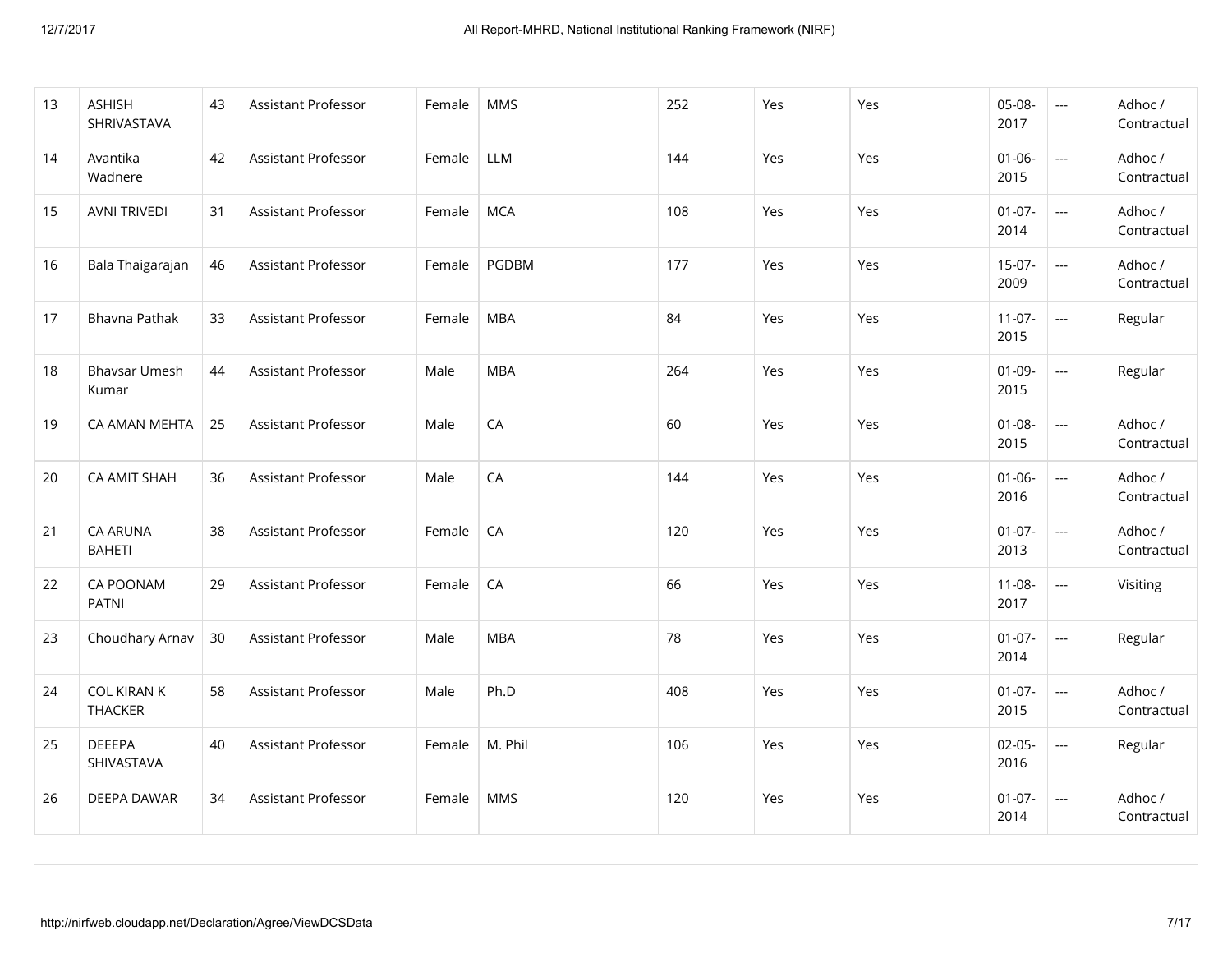| 27 | DEEPIKA GOYAL                      | 51 | Assistant Professor        | Female | <b>MBA</b> | 216 | Yes | Yes | $01-07-$<br>2015    | $\sim$ $\sim$            | Visiting               |
|----|------------------------------------|----|----------------------------|--------|------------|-----|-----|-----|---------------------|--------------------------|------------------------|
| 28 | <b>DEVASHISH</b><br>SINGH RATHORE  | 28 | Assistant Professor        | Male   | <b>LLM</b> | 48  | Yes | Yes | $15-07-$<br>2015    | $\mathbb{L} \mathbb{L}$  | Visiting               |
| 29 | DHARA JAIN                         | 29 | Assistant Professor        | Female | <b>MBA</b> | 84  | Yes | Yes | $01-07-$<br>2015    | ---                      | Adhoc/<br>Contractual  |
| 30 | Dr Agrawal<br>Kalpana              | 41 | <b>Assistant Professor</b> | Female | Ph.D       | 180 | Yes | Yes | 09-07-<br>2008      | $\overline{\phantom{a}}$ | Regular                |
| 31 | DR AJINKYA<br>DAGAGAONKAR          | 36 | <b>Assistant Professor</b> | Male   | Ph.D       | 192 | Yes | Yes | $01-07-$<br>2015    | $\sim$ $\sim$            | Visiting               |
| 32 | DR ANKITA P<br><b>DONERIA</b>      | 35 | Assistant Professor        | Female | Ph.D       | 120 | Yes | Yes | $01 - 07 -$<br>2015 | ---                      | Adhoc /<br>Contractual |
| 33 | <b>DR APURVA</b><br>AGARWAL        | 30 | Assistant Professor        | Female | <b>MBA</b> | 108 | Yes | Yes | $01 - 03 -$<br>2017 |                          | Visiting               |
| 34 | Dr Arora<br>Swaranjeet             | 40 | Associate Professor        | Female | Ph.D       | 240 | Yes | Yes | 08-02-<br>2008      | ---                      | Regular                |
| 35 | Dr Bandana<br>Khattry Burman       | 49 | Assistant Professor        | Female | Ph.D       | 120 | Yes | Yes | $15-07-$<br>2005    | ---                      | Adhoc /<br>Contractual |
| 36 | Dr Bansal Alok                     | 41 | Professor                  | Male   | Ph.D       | 216 | Yes | Yes | $01 - 07 -$<br>2006 | ---                      | Regular                |
| 37 | <b>DR BHARTI</b><br><b>MEGHANI</b> | 32 | Assistant Professor        | Female | Ph.D       | 126 | Yes | Yes | $02 - 06 -$<br>2014 | ---                      | Adhoc /<br>Contractual |
| 38 | Dr Changle Ravi                    | 32 | Assistant Professor        | Male   | Ph.D       | 114 | Yes | Yes | $06-12-$<br>2012    | ---                      | Regular                |
| 39 | Dr Choudhary<br>Vipin              | 44 | Associate Professor        | Male   | Ph.D       | 178 | Yes | Yes | $01 - 07 -$<br>2008 | ---                      | Regular                |
| 40 | Dr Chouhan<br>Raksha               | 42 | Assistant Professor        | Female | Ph.D       | 222 | Yes | Yes | $30 - 06 -$<br>2008 | ---                      | Regular                |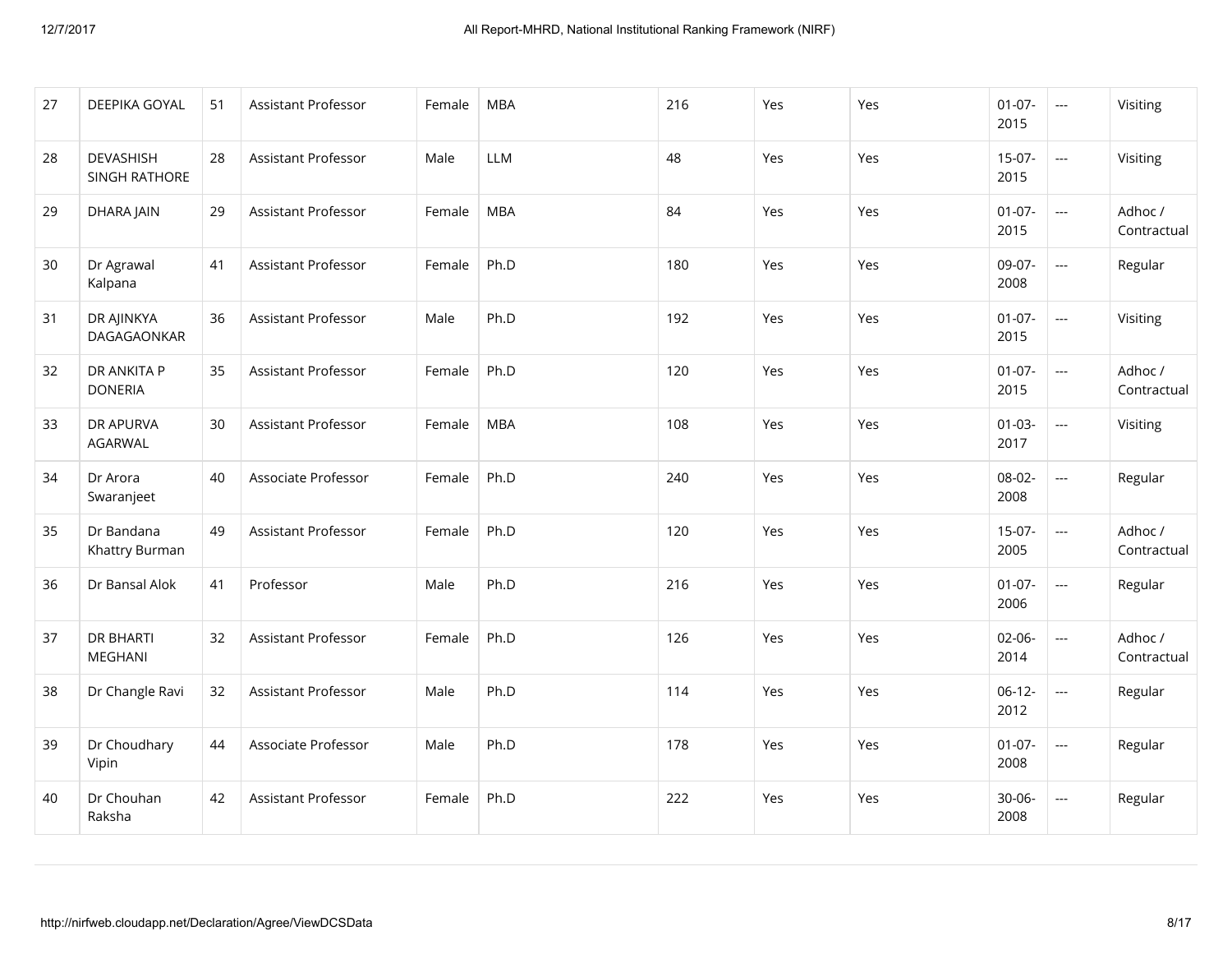| 41 | Dr Chowdhary<br>Rupal             | 38 | Associate Professor        | Female | Ph.D | 132 | Yes | Yes | $14-07-$<br>2005    | $\sim$                   | Regular |
|----|-----------------------------------|----|----------------------------|--------|------|-----|-----|-----|---------------------|--------------------------|---------|
| 42 | <b>DR DEEPTI</b><br><b>BAJPAI</b> | 37 | Assistant Professor        | Female | Ph.D | 70  | Yes | Yes | $01 - 07 -$<br>2016 | $\mathbb{L} \mathbb{L}$  | Regular |
| 43 | Dr Dwivedi Punit<br>Kumar         | 32 | Assistant Professor        | Male   | Ph.D | 76  | Yes | Yes | 13-06-<br>2011      | ---                      | Regular |
| 44 | Dr Hyde Anukool<br>Manish         | 46 | Associate Professor        | Male   | Ph.D | 256 | Yes | Yes | 08-08-<br>2007      | $\overline{\phantom{a}}$ | Regular |
| 45 | Dr Jangalwa<br>Rajesh             | 48 | Associate Professor        | Male   | Ph.D | 274 | Yes | Yes | $25-07-$<br>2006    | ---                      | Regular |
| 46 | Dr Jaroliya<br>Deepak             | 37 | Associate Professor        | Male   | Ph.D | 148 | Yes | Yes | 12-04-<br>2004      | ---                      | Regular |
| 47 | Dr Jhawar<br>Suyash               | 46 | Assistant Professor        | Male   | Ph.D | 214 | Yes | Yes | $01 - 10 -$<br>2004 |                          | Regular |
| 48 | DR JIMMY<br>KUSHWAH               | 39 | <b>Assistant Professor</b> | Male   | Ph.D | 204 | Yes | Yes | $02 - 05 -$<br>2016 | ---                      | Regular |
| 49 | Dr John Raju C                    | 36 | Assistant Professor        | Male   | Ph.D | 148 | Yes | Yes | $21 - 11 -$<br>2011 |                          | Regular |
| 50 | Dr Jore<br>Shubhangi              | 44 | <b>Assistant Professor</b> | Female | Ph.D | 184 | Yes | Yes | $14-07-$<br>2005    | $\overline{\phantom{a}}$ | Regular |
| 51 | Dr Joshi Nishant                  | 36 | Associate Professor        | Male   | Ph.D | 192 | Yes | Yes | $20-07-$<br>2009    | ---                      | Regular |
| 52 | Dr Keshari<br>Pragya              | 40 | Assistant Professor        | Female | Ph.D | 192 | Yes | Yes | 23-07-<br>2005      | ---                      | Regular |
| 53 | Dr Kushwaha<br>Tarun              | 44 | Associate Professor        | Male   | Ph.D | 228 | Yes | Yes | $26 - 07 -$<br>2011 | <u>---</u>               | Regular |
| 54 | Dr Malukani<br>Bharti             | 37 | Assistant Professor        | Female | Ph.D | 144 | Yes | Yes | $15-07-$<br>2014    | ---                      | Regular |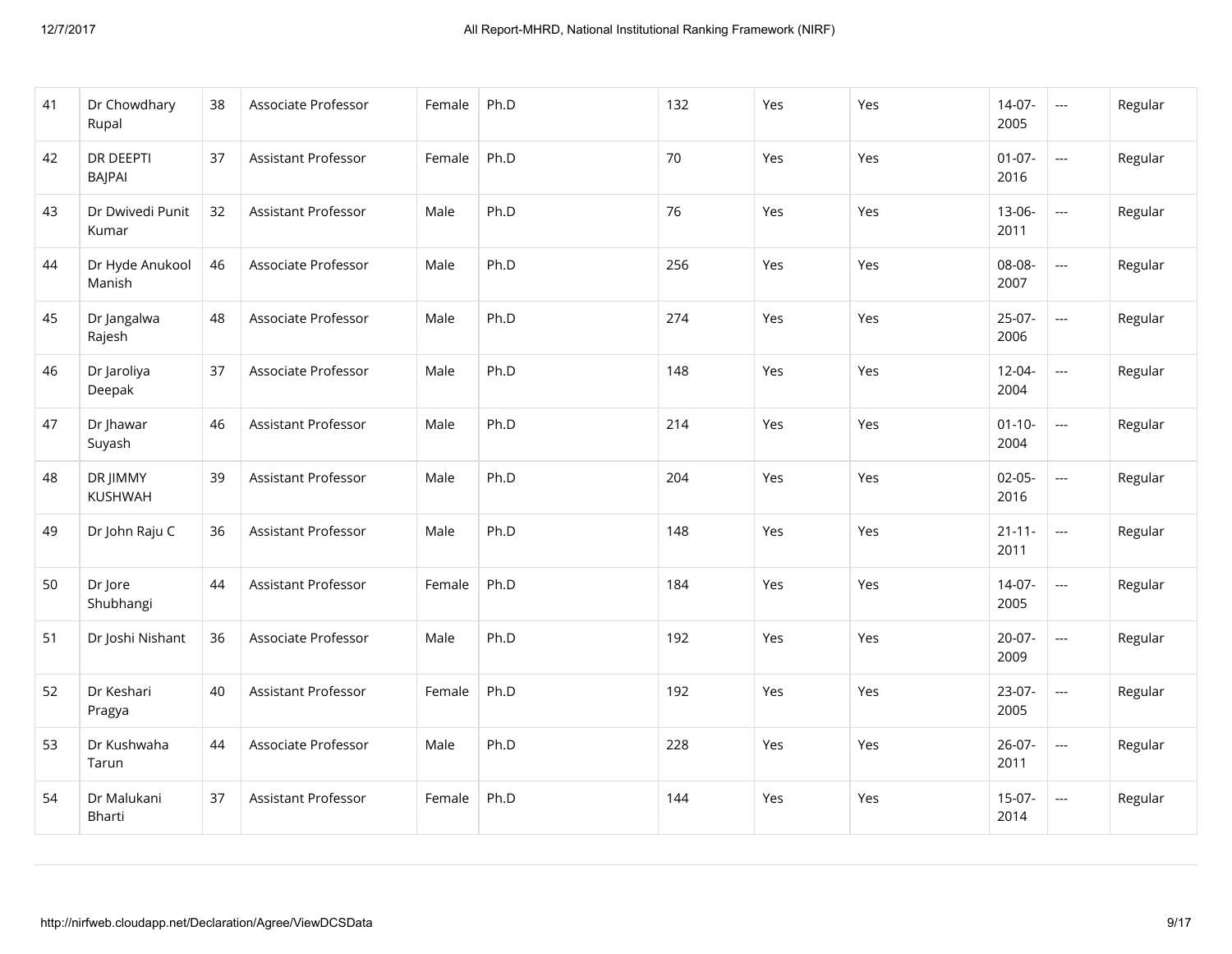| 55 | DR MANJARI<br><b>GUPTA</b>    | 35 | Assistant Professor                              | Female | Ph.D | 36  | Yes | Yes | $07 - 01 -$<br>2014 | $\mathbb{H}^{\mathbb{H}}$ | Regular                |
|----|-------------------------------|----|--------------------------------------------------|--------|------|-----|-----|-----|---------------------|---------------------------|------------------------|
| 56 | DR MAYANK<br>SAXENA           | 46 | Professor                                        | Male   | Ph.D | 240 | Yes | Yes | $15 - 04 -$<br>2017 | ---                       | Regular                |
| 57 | Dr Mittal Sachin              | 44 | Associate Professor                              | Male   | Ph.D | 228 | Yes | Yes | $05-07-$<br>2008    | ---                       | Regular                |
| 58 | DR MURLIDHAR<br><b>PANGA</b>  | 39 | Associate Professor                              | Male   | Ph.D | 192 | Yes | Yes | $01 - 02 -$<br>2017 | $\frac{1}{2}$             | Regular                |
| 59 | Dr Pachori<br>Schichidanand   | 43 | <b>Assistant Professor</b>                       | Male   | Ph.D | 214 | Yes | Yes | $01-07-$<br>2014    | ---                       | Regular                |
| 60 | Dr Patel Ranjana              | 37 | Assistant Professor                              | Female | Ph.D | 174 | Yes | Yes | 04-06-<br>2006      | ---                       | Regular                |
| 61 | Dr Phatak<br>Yogeshwari       | 47 | Dean / Principal / Director<br>/ Vice Chancellor | Female | Ph.D | 262 | Yes | Yes | $01 - 12 -$<br>1994 | $\overline{\phantom{a}}$  | Regular                |
| 62 | <b>DR PRATEEK</b><br>SHARMA   | 42 | Associate Professor                              | Male   | Ph.D | 252 | Yes | Yes | $01 - 02 -$<br>2017 |                           | Regular                |
| 63 | Dr Pratyush<br>Trivedi        | 35 | Assistant Professor                              | Male   | Ph.D | 144 | Yes | Yes | $14-07-$<br>2015    | ---                       | Adhoc /<br>Contractual |
| 64 | DR RAJENDRA<br>JAIN           | 67 | <b>Assistant Professor</b>                       | Female | Ph.D | 210 | Yes | Yes | $01 - 01 -$<br>2015 |                           | Adhoc /<br>Contractual |
| 65 | DR RAJKAMAL                   | 68 | Professor                                        | Male   | Ph.D | 564 | Yes | Yes | $15-07-$<br>2017    | $\mathbb{L} \mathbb{L}$   | Regular                |
| 66 | DR S S BHAKAR                 | 59 | Professor                                        | Male   | Ph.D | 456 | Yes | Yes | $01 - 12 -$<br>1994 | ---                       | Regular                |
| 67 | DR SEEMA JHALA                | 40 | <b>Assistant Professor</b>                       | Female | Ph.D | 72  | Yes | Yes | $21 - 10 -$<br>2013 | ---                       | Regular                |
| 68 | <b>DR SHAILSHRI</b><br>SHARMA | 32 | Assistant Professor                              | Female | Ph.D | 126 | Yes | Yes | $01 - 09 -$<br>2017 | ---                       | Regular                |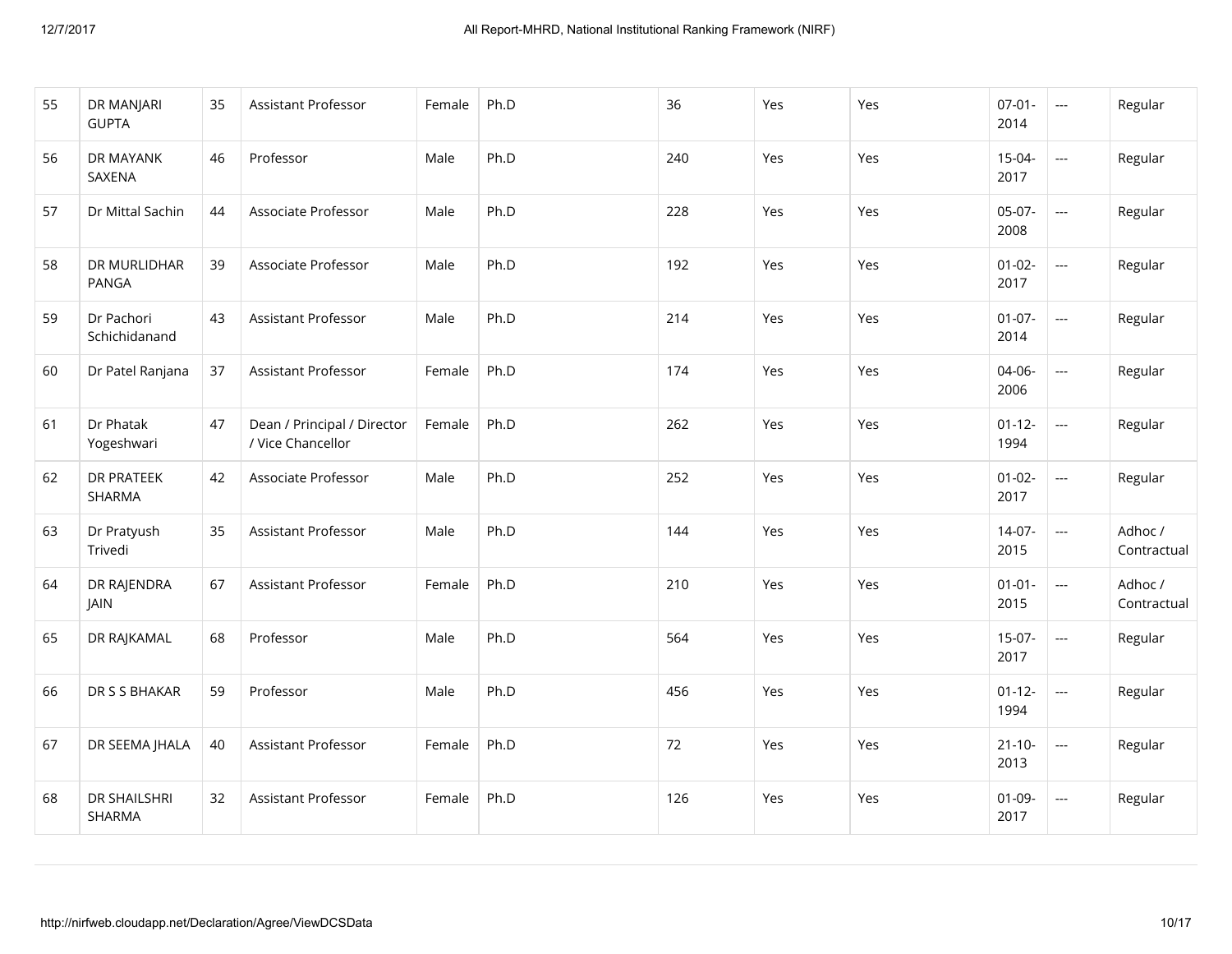| 69 | DR SHARAD<br>KHADENWAL          | 56 | Assistant Professor | Male   | Ph.D | 324 | Yes | Yes | $15-01-$<br>2015    | $\sim$ $\sim$                      | Adhoc /<br>Contractual |
|----|---------------------------------|----|---------------------|--------|------|-----|-----|-----|---------------------|------------------------------------|------------------------|
| 70 | Dr Sharma<br>Bhavna             | 45 | Assistant Professor | Female | Ph.D | 252 | Yes | Yes | $01 - 01 -$<br>2005 | $\overline{\phantom{a}}$           | Regular                |
| 71 | Dr Sharma Raj<br>Kishor         | 56 | Professor           | Male   | Ph.D | 372 | Yes | Yes | 18-07-<br>2008      | $\frac{1}{2}$                      | Regular                |
| 72 | <b>DR SHRUTI</b><br>AWASTHI     | 35 | Assistant Professor | Female | Ph.D | 156 | Yes | Yes | $01 - 06 -$<br>2015 | $\frac{1}{2}$                      | Adhoc /<br>Contractual |
| 73 | Dr Singhai<br>Manisha           | 44 | Associate Professor | Female | Ph.D | 202 | Yes | Yes | $03-07-$<br>2003    | $\mathbb{Z} \mathbb{Z} \mathbb{Z}$ | Regular                |
| 74 | DR SOPANMAYEE<br><b>ACHARYA</b> | 42 | Assistant Professor | Female | Ph.D | 180 | Yes | Yes | 14-08-<br>2017      | $\overline{\phantom{a}}$           | Regular                |
| 75 | DR SUBODH<br>SHRIVASTAVA        | 35 | Assistant Professor | Male   | Ph.D | 168 | Yes | Yes | $15 - 12 -$<br>2015 | $\frac{1}{2}$                      | Visiting               |
| 76 | Dr Tanted Nitin                 | 36 | Associate Professor | Male   | Ph.D | 184 | Yes | Yes | $27-07-$<br>2007    | $\mathbb{Z} \mathbb{Z} \mathbb{Z}$ | Regular                |
| 77 | Dr Ubeja Satnam<br>Kaur         | 39 | Assistant Professor | Female | Ph.D | 178 | Yes | Yes | $15 - 12 -$<br>2011 | $\overline{\phantom{a}}$           | Regular                |
| 78 | Dr Upadhyay Ajit                | 44 | Associate Professor | Male   | Ph.D | 238 | Yes | Yes | $27-07-$<br>2007    | $\sim$                             | Regular                |
| 79 | Dr Uprety Minal                 | 39 | Assistant Professor | Female | Ph.D | 129 | Yes | Yes | $10 - 06 -$<br>2014 | $\mathbb{Z} \mathbb{Z} \mathbb{Z}$ | Regular                |
| 80 | DR VANDANA<br><b>DUBEY</b>      | 51 | Assistant Professor | Female | Ph.D | 240 | Yes | Yes | $01 - 10 -$<br>2014 | $\overline{\phantom{a}}$           | Adhoc /<br>Contractual |
| 81 | DR VARUN<br>SARDA               | 35 | Assistant Professor | Male   | Ph.D | 138 | Yes | Yes | $01 - 09 -$<br>2017 | $\frac{1}{2}$                      | Regular                |
| 82 | DR VIDYA<br>TELANG              | 56 | Assistant Professor | Female | Ph.D | 168 | Yes | Yes | $21 - 08 -$<br>2017 | $\overline{\phantom{a}}$           | Regular                |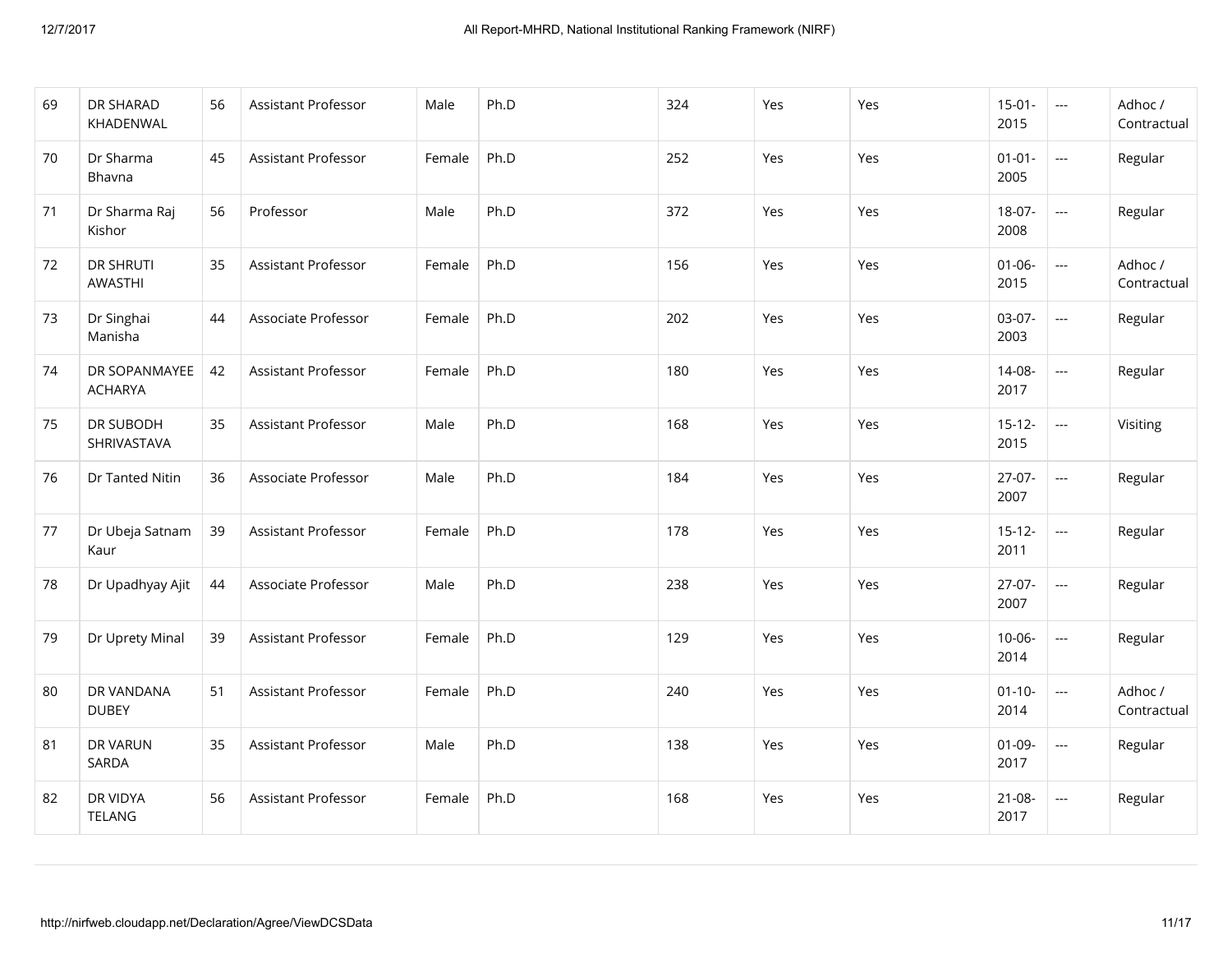| 83 | Gangrade<br>Shailendra           | 45 | Assistant Professor | Male   | <b>MBA</b>                                       | 252 | Yes | Yes | $09-11-$<br>2012    | $\mathbb{Z} \mathbb{Z} \mathbb{Z}$                  | Regular                |
|----|----------------------------------|----|---------------------|--------|--------------------------------------------------|-----|-----|-----|---------------------|-----------------------------------------------------|------------------------|
| 84 | <b>GOPAL KAG</b>                 | 39 | Assistant Professor | Male   | <b>LLM</b>                                       | 120 | Yes | Yes | $05-05-$<br>2016    | $\frac{1}{2}$                                       | Regular                |
| 85 | <b>HARPREET</b><br>SINGH KHURANA | 42 | Assistant Professor | Male   | <b>MBA</b>                                       | 180 | Yes | Yes | 05-08-<br>2011      |                                                     | Adhoc /<br>Contractual |
| 86 | Haryani Sharda                   | 41 | Assistant Professor | Female | <b>MBA</b>                                       | 96  | Yes | Yes | $12 - 07 -$<br>2010 |                                                     | Regular                |
| 87 | <b>HEMANT</b><br>SHARMA          | 45 | Assistant Professor | Male   | M.E.                                             | 284 | Yes | Yes | $05-08-$<br>2011    | $\overline{\phantom{a}}$                            | Adhoc /<br>Contractual |
| 88 | <b>ISHA HADKE</b>                | 27 | Assistant Professor | Female | M.E.                                             | 12  | Yes | Yes | 03-07-<br>2017      | $\mathbb{H}^{\mathbb{H}^{\mathbb{H}}}_{\mathbb{H}}$ | Visiting               |
| 89 | <b>ISHITA DAS</b>                | 32 | Assistant Professor | Female | MCJ: Masters of<br>Communication &<br>Journalism | 102 | Yes | Yes | $01 - 09 -$<br>2017 | $\frac{1}{2}$                                       | Regular                |
| 90 | Jain Prayatna                    | 31 | Assistant Professor | Male   | <b>MBA</b>                                       | 96  | Yes | Yes | $07-07-$<br>2014    | $\mathbb{H}^{\mathbb{H}^{\mathbb{H}}}_{\mathbb{H}}$ | Regular                |
| 91 | Jitendra Patel                   | 32 | Assistant Professor | Male   | <b>MBA</b>                                       | 102 | Yes | Yes | $01 - 07 -$<br>2014 | $\overline{\phantom{a}}$                            | Regular                |
| 92 | Joshi Manish                     | 47 | Assistant Professor | Male   | <b>MBA</b>                                       | 286 | Yes | Yes | 08-07-<br>2008      | $\mathbb{H}^{\mathbb{H}^{\mathbb{H}}}$              | Regular                |
| 93 | KAMLESH JAIN                     | 32 | Assistant Professor | Male   | M.A                                              | 132 | Yes | Yes | 08-09-<br>2015      | $\frac{1}{2}$                                       | Regular                |
| 94 | <b>KAPIL SURI</b>                | 41 | Assistant Professor | Male   | <b>MBA</b>                                       | 244 | Yes | Yes | $01 - 01 -$<br>2007 | $\overline{\phantom{a}}$                            | Adhoc /<br>Contractual |
| 95 | Karnik Pranay                    | 34 | Assistant Professor | Male   | <b>MBA</b>                                       | 154 | Yes | Yes | $15-10-$<br>2013    | $\hspace{0.05cm} \ldots$                            | Regular                |
| 96 | <b>KHUSHBOO</b><br>SAMOTA        | 27 | Assistant Professor | Female | MSc(ICT)                                         | 72  | Yes | Yes | $05-07-$<br>2014    | $\overline{\phantom{a}}$                            | Regular                |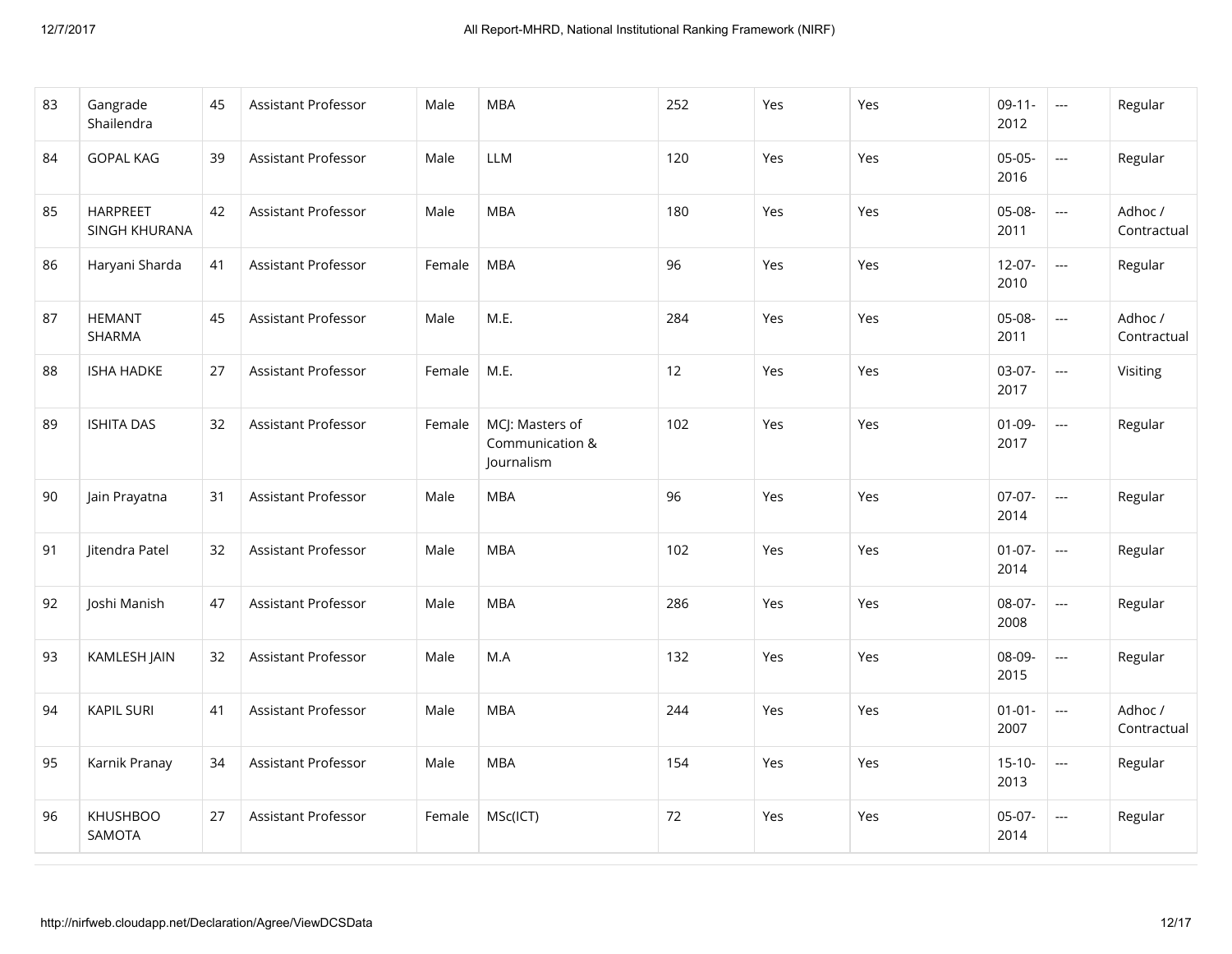| 97  | Loya Arpit                         | 36 | Assistant Professor        | Male   | <b>MBA</b> | 142 | Yes | Yes | $15 - 10 -$<br>2015 | $\sim$ $\sim$            | Regular                |
|-----|------------------------------------|----|----------------------------|--------|------------|-----|-----|-----|---------------------|--------------------------|------------------------|
| 98  | Makwana<br>Kushboo                 | 33 | Assistant Professor        | Female | <b>MBA</b> | 106 | Yes | Yes | 05-04-<br>2010      | ---                      | Regular                |
| 99  | Malpani Ajay                       | 36 | <b>Assistant Professor</b> | Male   | <b>MBA</b> | 175 | Yes | Yes | 04-09-<br>2015      | ---                      | Regular                |
| 100 | Mamtani<br>Deepesh                 | 32 | Assistant Professor        | Male   | <b>MBA</b> | 94  | Yes | Yes | $15 - 12 -$<br>2011 | $\mathbb{L} \mathbb{L}$  | Regular                |
| 101 | <b>MANISH</b><br>SHARMA            | 29 | Assistant Professor        | Male   | <b>MCA</b> | 84  | Yes | Yes | $01 - 07 -$<br>2015 | $\overline{\phantom{a}}$ | Visiting               |
| 102 | <b>MANISHA BHAYA</b>               | 39 | <b>Assistant Professor</b> | Female | PGDBM      | 228 | Yes | Yes | $01 - 07 -$<br>2017 | ---                      | Visiting               |
| 103 | <b>MANSI JAIN</b>                  | 26 | Assistant Professor        | Female | <b>MMS</b> | 24  | Yes | Yes | $01 - 07 -$<br>2017 | $\frac{1}{2}$            | Visiting               |
| 104 | Matharu<br>SukhjeetKaur            | 45 | Assistant Professor        | Female | Ph.D       | 108 | Yes | Yes | 08-07-<br>2008      | $\hspace{0.05cm} \ldots$ | Regular                |
| 105 | <b>MEENU MATHUR</b>                | 49 | Assistant Professor        | Female | <b>MBA</b> | 228 | Yes | Yes | $01 - 08 -$<br>2017 | ---                      | Regular                |
| 106 | <b>MEERA MURLI</b><br><b>RAO</b>   | 56 | <b>Assistant Professor</b> | Female | <b>MBA</b> | 276 | Yes | Yes | $15-07-$<br>2014    | $\mathbb{L} \mathbb{L}$  | Visiting               |
| 107 | Mehta Umang                        | 29 | <b>Assistant Professor</b> | Male   | <b>MBA</b> | 94  | Yes | Yes | $21 - 10 -$<br>2013 | $\hspace{0.05cm} \ldots$ | Regular                |
| 108 | MOHIT MOGHE                        | 35 | Assistant Professor        | Male   | <b>MBA</b> | 72  | Yes | Yes | $09-11-$<br>2012    | ---                      | Regular                |
| 109 | MR ANKIT WALIA                     | 29 | <b>Assistant Professor</b> | Male   | <b>MBA</b> | 78  | Yes | Yes | $01 - 08 -$<br>2014 | ---                      | Adhoc /<br>Contractual |
| 110 | <b>MR ARVIND</b><br><b>MALVIYA</b> | 40 | Assistant Professor        | Male   | <b>MBA</b> | 228 | Yes | Yes | $01 - 01 -$<br>2014 | ---                      | Adhoc /<br>Contractual |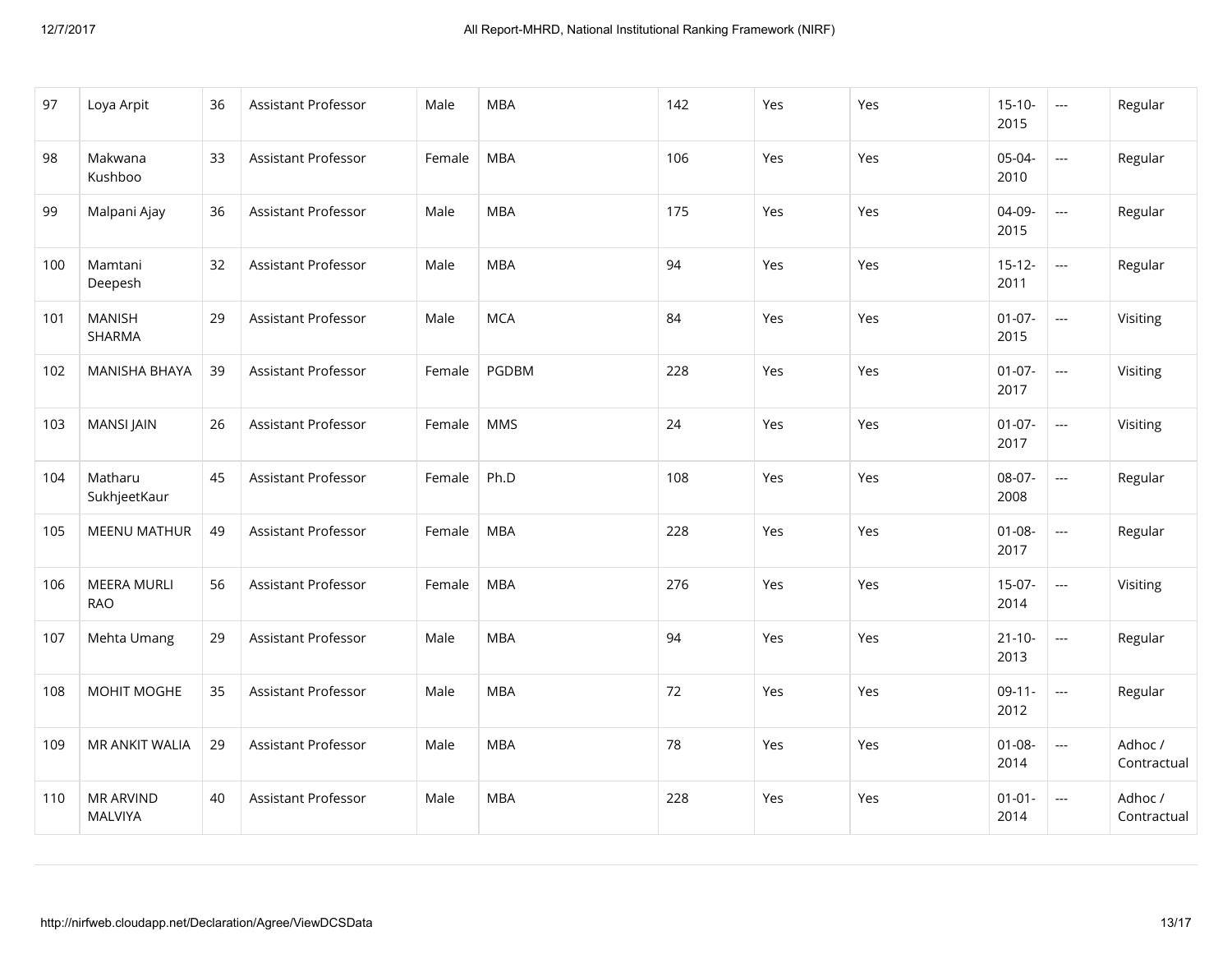| 111 | NEHA GODBOLE                    | 29 | Assistant Professor | Female | <b>MBA</b> | 48  | Yes | Yes | $07 - 05 -$<br>2014 | $\sim$                                              | Regular                |
|-----|---------------------------------|----|---------------------|--------|------------|-----|-----|-----|---------------------|-----------------------------------------------------|------------------------|
| 112 | NISHA BANSAL                    | 41 | Assistant Professor | Female | <b>MBA</b> | 84  | Yes | Yes | $15-07-$<br>2015    | $\mathbb{H}^{\mathbb{H}^{\mathbb{H}}}_{\mathbb{H}}$ | Adhoc /<br>Contractual |
| 113 | NITIN VERMA                     | 39 | Assistant Professor | Male   | M. Phil    | 72  | Yes | Yes | $01 - 08 -$<br>2016 |                                                     | Adhoc /<br>Contractual |
| 114 | Pathak Anuradha                 | 36 | Assistant Professor | Female | <b>MBA</b> | 142 | Yes | Yes | $19-12-$<br>2013    | ---                                                 | Regular                |
| 115 | PRAVEEN<br>CHOUDHARY            | 38 | Assistant Professor | Male   | <b>MBA</b> | 216 | Yes | Yes | $15-07-$<br>2009    | $\overline{\phantom{a}}$                            | Visiting               |
| 116 | <b>PURVI KIMTEE</b>             | 25 | Assistant Professor | Female | LLM        | 6   | Yes | Yes | 08-06-<br>2017      | $\mathbb{Z} \mathbb{Z} \mathbb{Z}$                  | Regular                |
| 117 | <b>RADHIKA</b><br><b>KRSHNA</b> | 52 | Assistant Professor | Female | M. Phil    | 108 | Yes | Yes | $16 - 12 -$<br>2016 | $\hspace{0.05cm} \ldots$                            | Adhoc /<br>Contractual |
| 118 | RAHUL SONI                      | 30 | Assistant Professor | Male   | <b>MBA</b> | 60  | Yes | Yes | $01 - 07 -$<br>2015 | $\overline{\phantom{a}}$                            | Regular                |
| 119 | <b>RAKESH DUBEY</b>             | 34 | Assistant Professor | Male   | <b>MBA</b> | 168 | Yes | Yes | $15-01-$<br>2015    | $\mathbb{Z} \mathbb{Z} \mathbb{Z}$                  | Visiting               |
| 120 | RISHIKA KHARE                   | 25 | Assistant Professor | Female | <b>LLM</b> | 18  | Yes | Yes | $01 - 09 -$<br>2016 | $\hspace{0.05cm} \ldots$                            | Regular                |
| 121 | RITUPRIYA<br><b>GURTOO</b>      | 27 | Assistant Professor | Female | <b>LLM</b> | 32  | Yes | Yes | $01 - 01 -$<br>2015 | $\frac{1}{2}$                                       | Regular                |
| 122 | <b>RUPA GURTOO</b>              | 53 | Assistant Professor | Female | Ph.D       | 24  | Yes | Yes | $01 - 01 -$<br>2016 |                                                     | Adhoc /<br>Contractual |
| 123 | S D JOSHI                       | 69 | Assistant Professor | Male   | <b>MSW</b> | 480 | Yes | Yes | $01 - 06 -$<br>2013 | ---                                                 | Adhoc /<br>Contractual |
| 124 | Sakshi Talwar                   | 41 | Assistant Professor | Female | <b>MBA</b> | 168 | Yes | Yes | $01 - 06 -$<br>2016 | $\overline{\phantom{a}}$                            | Adhoc /<br>Contractual |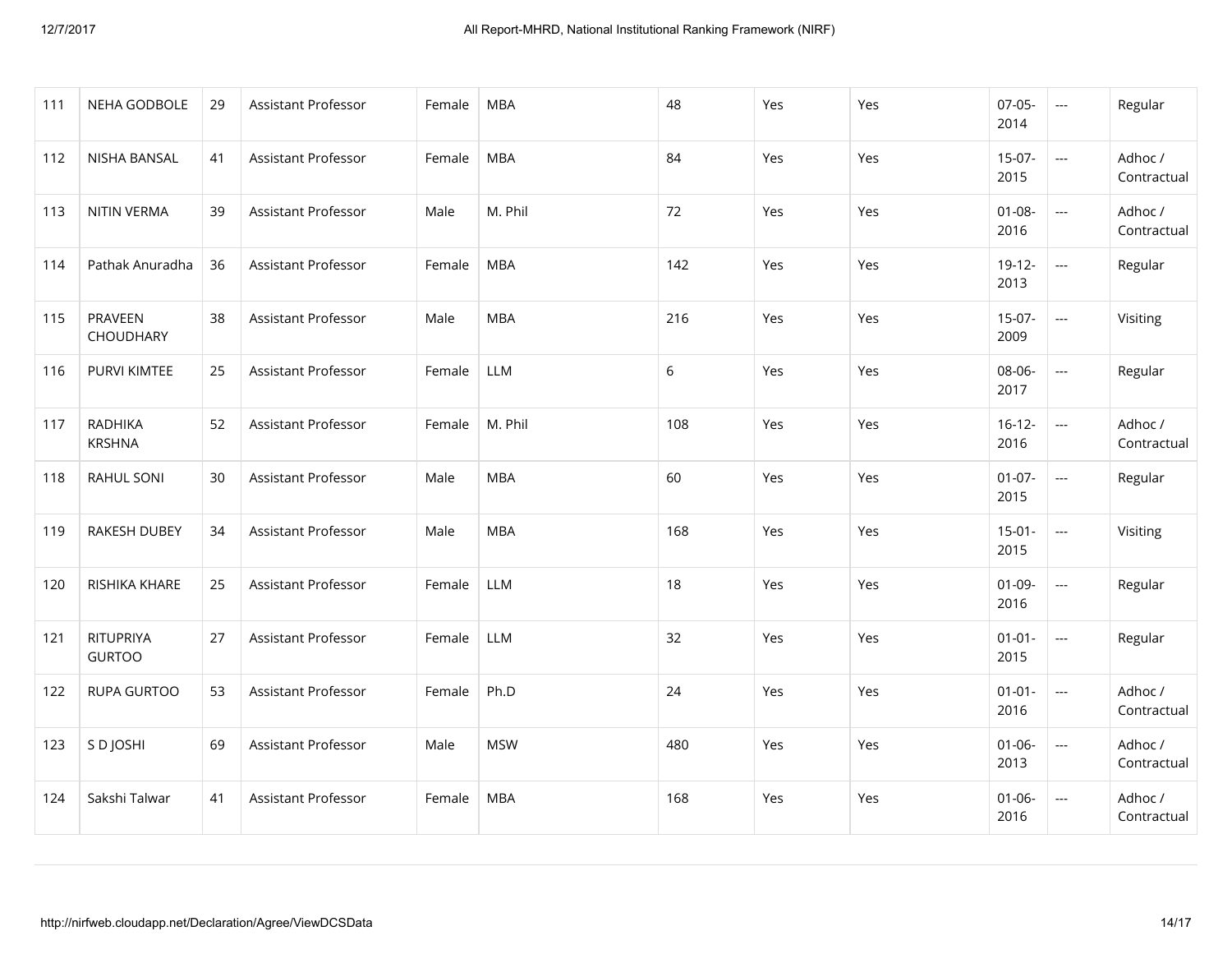| 125 | SANGEETA<br>CHOUDHARY         | 41 | Assistant Professor        | Female | LLM        | 132            | Yes | Yes | $01-07-$<br>2014    | $\overline{\phantom{a}}$               | Visiting               |
|-----|-------------------------------|----|----------------------------|--------|------------|----------------|-----|-----|---------------------|----------------------------------------|------------------------|
| 126 | SARA IQBAL                    | 26 | Assistant Professor        | Female | LLM        | $\overline{7}$ | Yes | Yes | $01-07-$<br>2017    | $\hspace{0.05cm} \ldots$               | Regular                |
| 127 | Saxena Arun                   | 37 | Assistant Professor        | Male   | <b>MBA</b> | 106            | Yes | Yes | $06-12-$<br>2012    | ---                                    | Regular                |
| 128 | <b>SAYALI BANDI</b>           | 26 | Assistant Professor        | Female | LLM        | 20             | Yes | Yes | $02 - 05 -$<br>2016 |                                        | Regular                |
| 129 | SHANKUNTALA<br>JAIN           | 27 | Assistant Professor        | Female | <b>MBA</b> | 55             | Yes | Yes | $01-07-$<br>2013    | $\sim$ $\sim$                          | Adhoc /<br>Contractual |
| 130 | Sharma<br>Dharmendra          | 31 | Assistant Professor        | Male   | <b>MBA</b> | 67             | Yes | Yes | 24-06-<br>2011      | ---                                    | Regular                |
| 131 | Sharma Nidhi                  | 34 | Assistant Professor        | Female | <b>MBA</b> | 76             | Yes | Yes | $07-07-$<br>2008    | $\overline{\phantom{a}}$               | Regular                |
| 132 | Sharma Shuchi                 | 39 | <b>Assistant Professor</b> | Female | <b>MBA</b> | 154            | Yes | Yes | 14-07-<br>2005      | $\scriptstyle\cdots\scriptstyle\cdots$ | Regular                |
| 133 | <b>SHASHANK</b><br>SHRIVATAVA | 26 | Assistant Professor        | Male   | <b>MBA</b> | 60             | Yes | Yes | $14-07-$<br>2015    | ---                                    | Visiting               |
| 134 | SHWETA KALANI                 | 27 | Assistant Professor        | Female | <b>MBA</b> | 48             | Yes | Yes | $01-07-$<br>2013    | $\hspace{0.05cm} \ldots$               | Adhoc /<br>Contractual |
| 135 | SIMRAT TUTEJA                 | 37 | Assistant Professor        | Female | <b>MBA</b> | 168            | Yes | Yes | $15-07-$<br>2003    | $\scriptstyle\cdots\scriptstyle\cdots$ | Adhoc /<br>Contractual |
| 136 | SONAL GUPTA                   | 42 | Assistant Professor        | Male   | <b>LLM</b> | 252            | Yes | Yes | $01 - 08 -$<br>2015 | ---                                    | Adhoc /<br>Contractual |
| 137 | <b>SONAM MATHUR</b>           | 28 | <b>Assistant Professor</b> | Female | <b>MBA</b> | 36             | Yes | Yes | $07 - 01 -$<br>2014 | ---                                    | Regular                |
| 138 | <b>SONIA KEDIA</b>            | 34 | Assistant Professor        | Female | <b>MBA</b> | 84             | Yes | Yes | $01 - 07 -$<br>2010 | ---                                    | Adhoc /<br>Contractual |